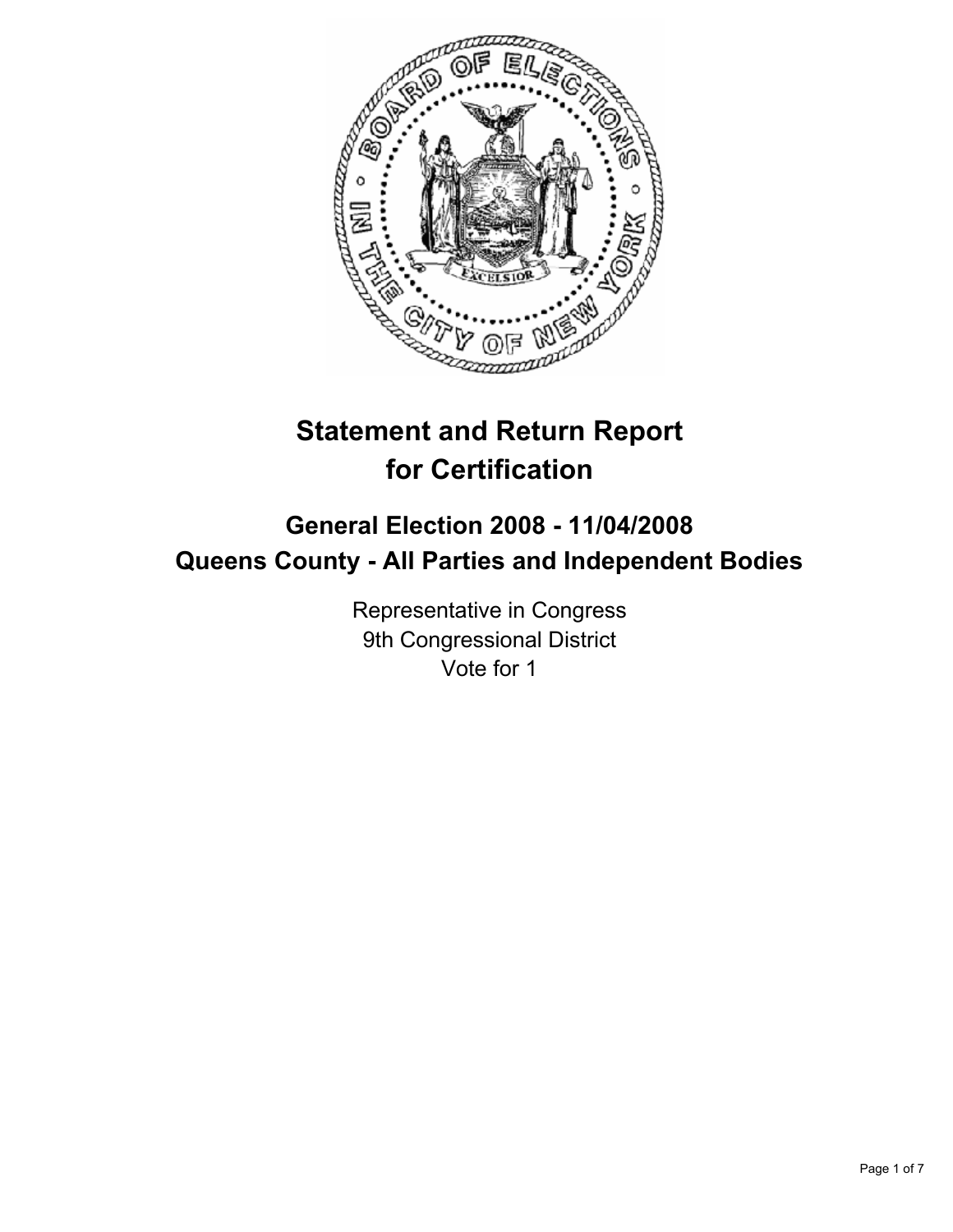

| <b>PUBLIC COUNTER</b>               | 348 |  |
|-------------------------------------|-----|--|
| <b>EMERGENCY</b>                    |     |  |
| ABSENTEE/MILITARY                   | 14  |  |
| <b>FEDERAL</b>                      | 2   |  |
| AFFIDAVIT                           |     |  |
| <b>Total Ballots</b>                | 371 |  |
| ANTHONY D WEINER (DEMOCRATIC)       | 216 |  |
| ALFRED F DONOHUE (CONSERVATIVE)     | 21  |  |
| ANTHONY D WEINER (WORKING FAMILIES) | 11  |  |
| <b>Total Votes</b>                  | 248 |  |
| Unrecorded                          | 123 |  |

# **Assembly District 23**

| PUBLIC COUNTER                      | 25,026 |  |
|-------------------------------------|--------|--|
| <b>EMERGENCY</b>                    | 2      |  |
| ABSENTEE/MILITARY                   | 744    |  |
| <b>FEDERAL</b>                      | 96     |  |
| AFFIDAVIT                           | 900    |  |
| <b>Total Ballots</b>                | 26,768 |  |
| ANTHONY D WEINER (DEMOCRATIC)       | 13.246 |  |
| ALFRED F DONOHUE (CONSERVATIVE)     | 1,368  |  |
| ANTHONY D WEINER (WORKING FAMILIES) | 879    |  |
| ANDERSON COOPER (WRITE-IN)          |        |  |
| <b>Total Votes</b>                  | 15,494 |  |
| Unrecorded                          | 11.274 |  |

| PUBLIC COUNTER                      | 12,515 |
|-------------------------------------|--------|
| <b>EMERGENCY</b>                    | 254    |
| ABSENTEE/MILITARY                   | 394    |
| <b>FEDERAL</b>                      | 103    |
| AFFIDAVIT                           | 272    |
| <b>Total Ballots</b>                | 13,538 |
| ANTHONY D WEINER (DEMOCRATIC)       | 7,617  |
| ALFRED F DONOHUE (CONSERVATIVE)     | 548    |
| ANTHONY D WEINER (WORKING FAMILIES) | 335    |
| <b>Total Votes</b>                  | 8,500  |
| Unrecorded                          | 5,038  |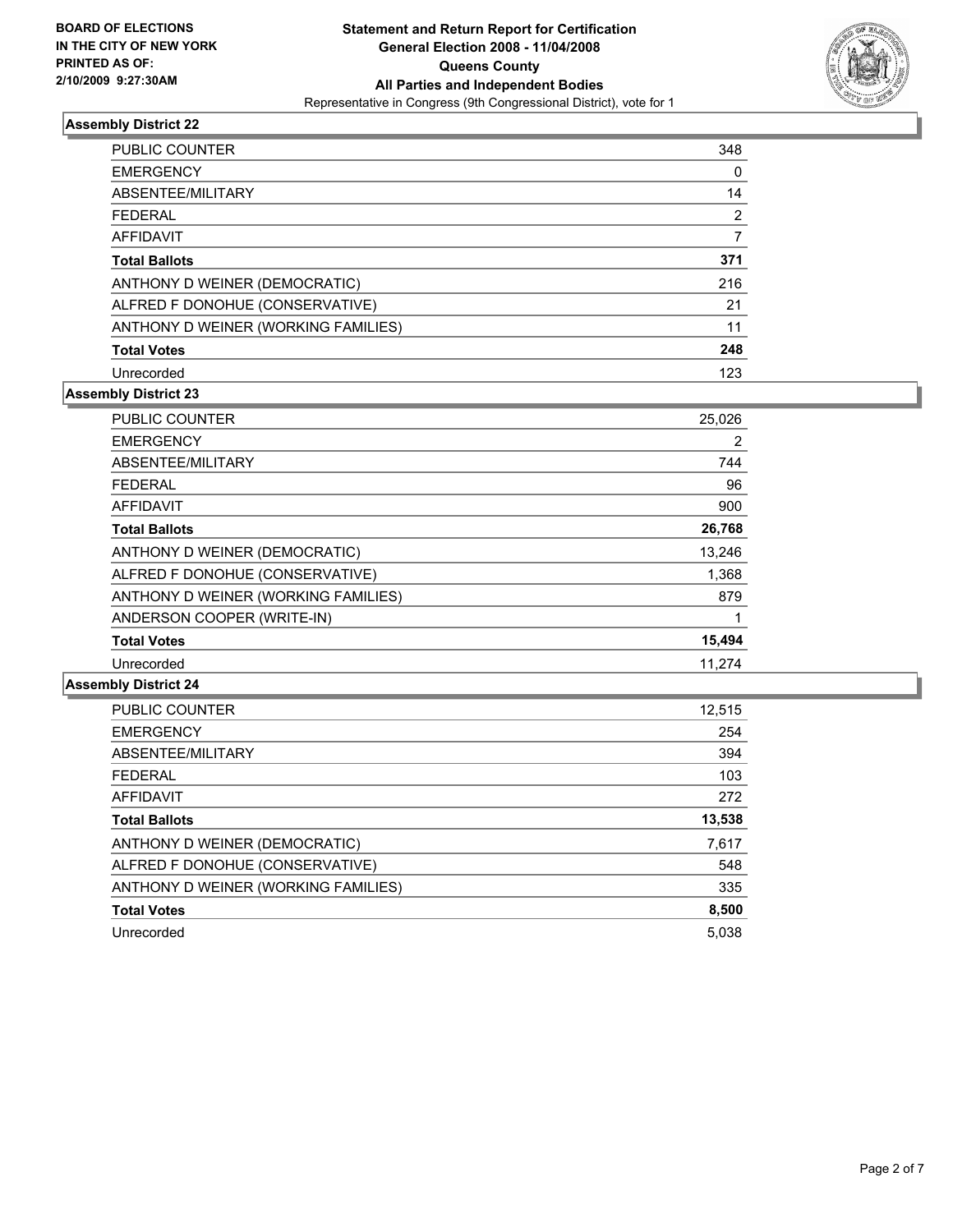

| PUBLIC COUNTER                      | 11,030 |
|-------------------------------------|--------|
| <b>EMERGENCY</b>                    | 59     |
| ABSENTEE/MILITARY                   | 316    |
| <b>FEDERAL</b>                      | 158    |
| AFFIDAVIT                           | 345    |
| <b>Total Ballots</b>                | 11,908 |
| ANTHONY D WEINER (DEMOCRATIC)       | 7,019  |
| ALFRED F DONOHUE (CONSERVATIVE)     | 404    |
| ANTHONY D WEINER (WORKING FAMILIES) | 323    |
| <b>Total Votes</b>                  | 7,746  |
| Unrecorded                          | 4.162  |

# **Assembly District 26**

| <b>PUBLIC COUNTER</b>               | 440 |  |
|-------------------------------------|-----|--|
| <b>EMERGENCY</b>                    |     |  |
| ABSENTEE/MILITARY                   | 9   |  |
| <b>FEDERAL</b>                      | 5   |  |
| AFFIDAVIT                           | 17  |  |
| <b>Total Ballots</b>                | 471 |  |
| ANTHONY D WEINER (DEMOCRATIC)       | 213 |  |
| ALFRED F DONOHUE (CONSERVATIVE)     | 21  |  |
| ANTHONY D WEINER (WORKING FAMILIES) | 5   |  |
| <b>Total Votes</b>                  | 239 |  |
| Unrecorded                          | 232 |  |

| <b>PUBLIC COUNTER</b>               | 20,672 |
|-------------------------------------|--------|
| <b>EMERGENCY</b>                    | 144    |
| ABSENTEE/MILITARY                   | 622    |
| <b>FEDERAL</b>                      | 395    |
| AFFIDAVIT                           | 658    |
| <b>Total Ballots</b>                | 22,491 |
| ANTHONY D WEINER (DEMOCRATIC)       | 13,558 |
| ALFRED F DONOHUE (CONSERVATIVE)     | 624    |
| ANTHONY D WEINER (WORKING FAMILIES) | 615    |
| <b>Total Votes</b>                  | 14,797 |
| Unrecorded                          | 7.694  |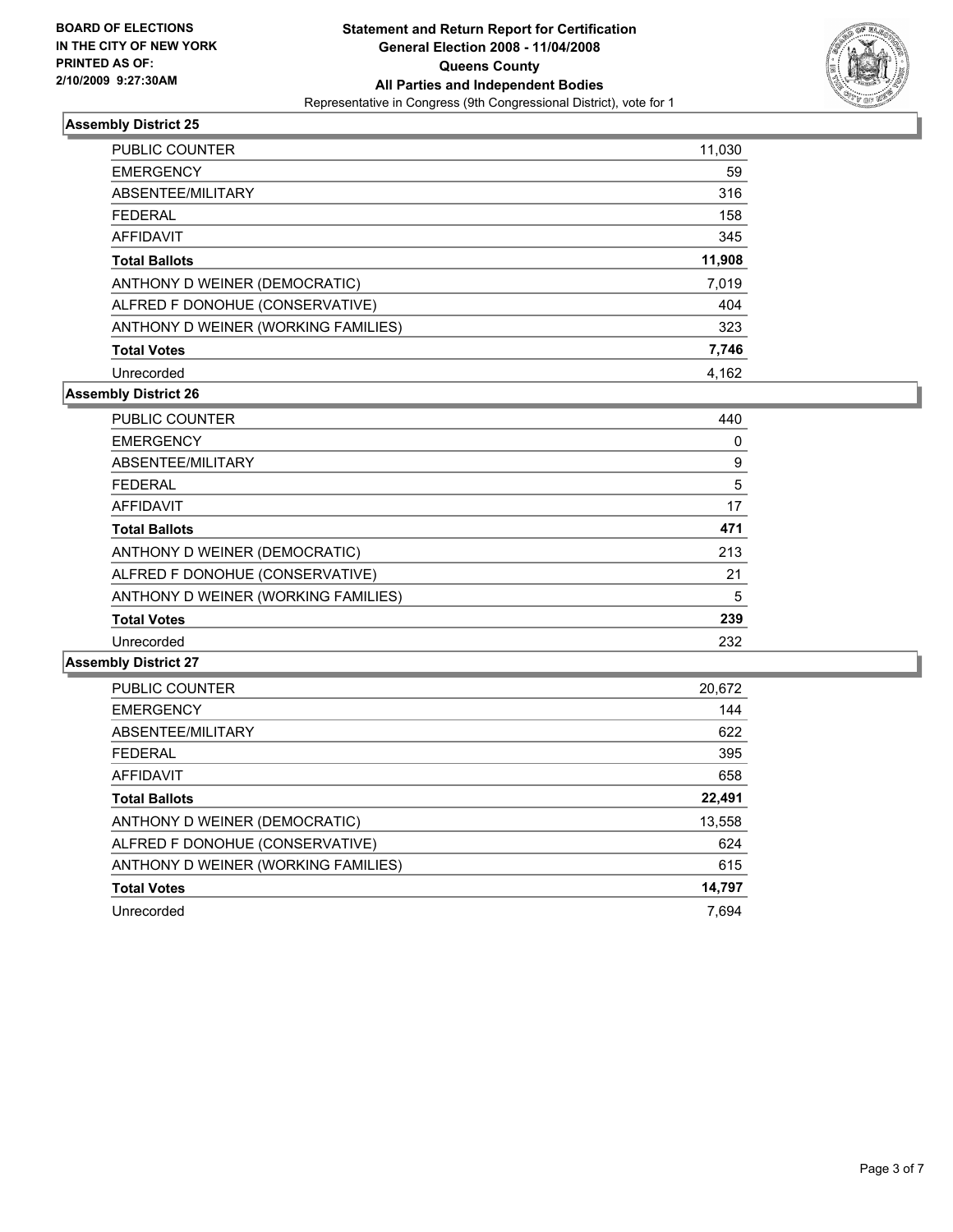

| <b>PUBLIC COUNTER</b>               | 39,758 |
|-------------------------------------|--------|
| <b>EMERGENCY</b>                    | 55     |
| ABSENTEE/MILITARY                   | 1,512  |
| <b>FEDERAL</b>                      | 466    |
| AFFIDAVIT                           | 1,164  |
| <b>Total Ballots</b>                | 42,955 |
| ANTHONY D WEINER (DEMOCRATIC)       | 23,553 |
| ALFRED F DONOHUE (CONSERVATIVE)     | 1,682  |
| ANTHONY D WEINER (WORKING FAMILIES) | 1,263  |
| <b>Total Votes</b>                  | 26,498 |
| Unrecorded                          | 16.457 |

# **Assembly District 29**

| <b>PUBLIC COUNTER</b>               | 141 |
|-------------------------------------|-----|
| <b>EMERGENCY</b>                    | 0   |
| ABSENTEE/MILITARY                   | 2   |
| <b>FEDERAL</b>                      | າ   |
| <b>AFFIDAVIT</b>                    | 9   |
| <b>Total Ballots</b>                | 154 |
| ANTHONY D WEINER (DEMOCRATIC)       | 110 |
| ALFRED F DONOHUE (CONSERVATIVE)     | 2   |
| ANTHONY D WEINER (WORKING FAMILIES) |     |
| <b>Total Votes</b>                  | 113 |
| Unrecorded                          | 41  |

| <b>PUBLIC COUNTER</b>               | 6,265 |
|-------------------------------------|-------|
| <b>EMERGENCY</b>                    | 2     |
| ABSENTEE/MILITARY                   | 132   |
| <b>FEDERAL</b>                      | 12    |
| AFFIDAVIT                           | 158   |
| <b>Total Ballots</b>                | 6,569 |
| ANTHONY D WEINER (DEMOCRATIC)       | 2,493 |
| ALFRED F DONOHUE (CONSERVATIVE)     | 342   |
| ANTHONY D WEINER (WORKING FAMILIES) | 185   |
| <b>Total Votes</b>                  | 3,020 |
| Unrecorded                          | 3.549 |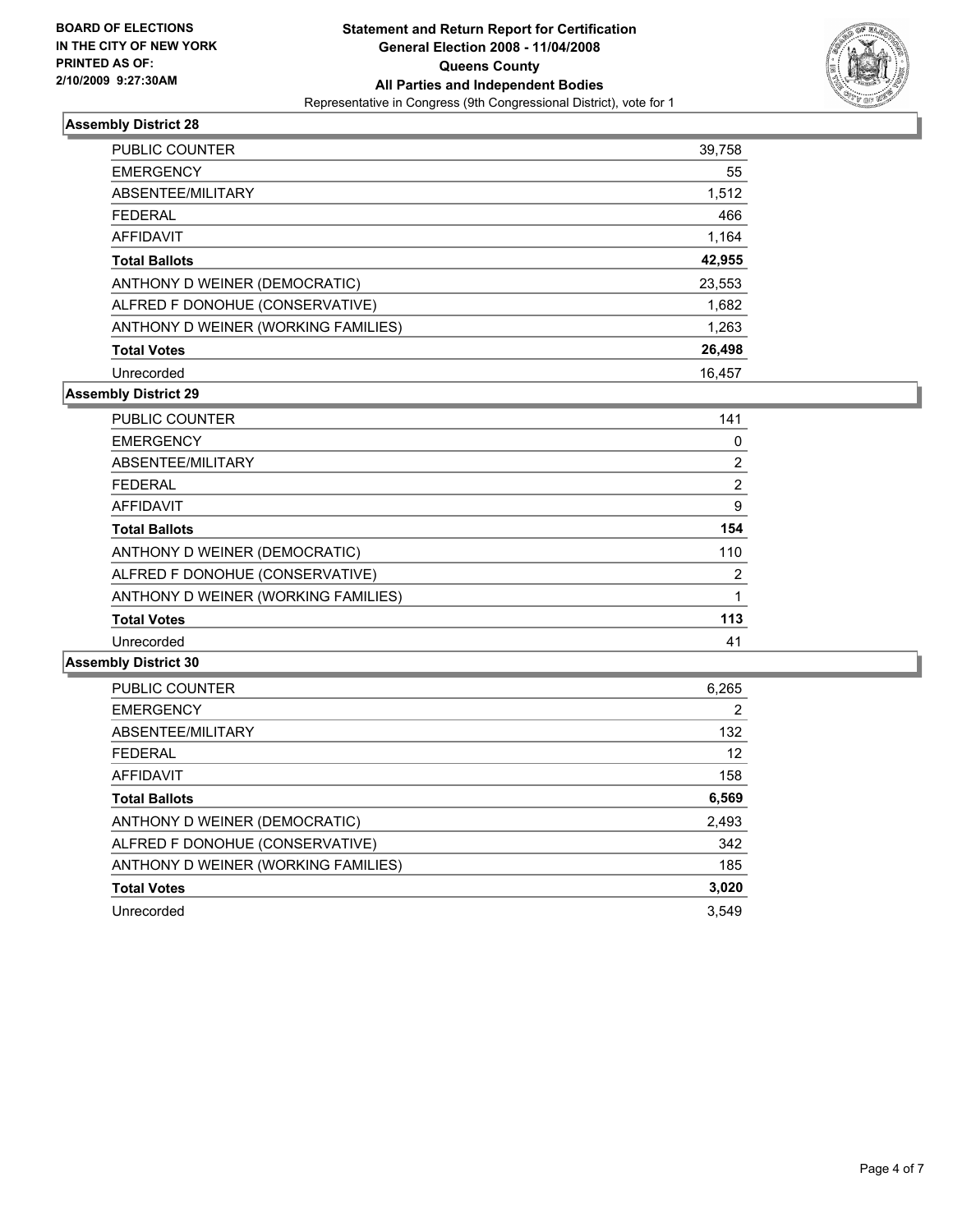

| <b>PUBLIC COUNTER</b>               | 31 |
|-------------------------------------|----|
| <b>EMERGENCY</b>                    |    |
| ABSENTEE/MILITARY                   |    |
| <b>FEDERAL</b>                      |    |
| AFFIDAVIT                           | 10 |
| <b>Total Ballots</b>                | 41 |
| ANTHONY D WEINER (DEMOCRATIC)       | 17 |
| ALFRED F DONOHUE (CONSERVATIVE)     |    |
| ANTHONY D WEINER (WORKING FAMILIES) | 2  |
| <b>Total Votes</b>                  | 21 |
| Unrecorded                          | 20 |

# **Assembly District 35**

| PUBLIC COUNTER                      | 2,150 |
|-------------------------------------|-------|
| <b>EMERGENCY</b>                    | 3     |
| ABSENTEE/MILITARY                   | 56    |
| <b>FEDERAL</b>                      | 22    |
| AFFIDAVIT                           | 120   |
| <b>Total Ballots</b>                | 2,351 |
| ANTHONY D WEINER (DEMOCRATIC)       | 1,261 |
| ALFRED F DONOHUE (CONSERVATIVE)     | 59    |
| ANTHONY D WEINER (WORKING FAMILIES) | 49    |
| <b>Total Votes</b>                  | 1,369 |
| Unrecorded                          | 982   |

| PUBLIC COUNTER                      | 1,067 |
|-------------------------------------|-------|
| <b>EMERGENCY</b>                    |       |
| ABSENTEE/MILITARY                   | 34    |
| <b>FEDERAL</b>                      | 8     |
| AFFIDAVIT                           | 37    |
| <b>Total Ballots</b>                | 1,146 |
| ANTHONY D WEINER (DEMOCRATIC)       | 497   |
| ALFRED F DONOHUE (CONSERVATIVE)     | 56    |
| ANTHONY D WEINER (WORKING FAMILIES) | 33    |
| <b>Total Votes</b>                  | 586   |
| Unrecorded                          | 560   |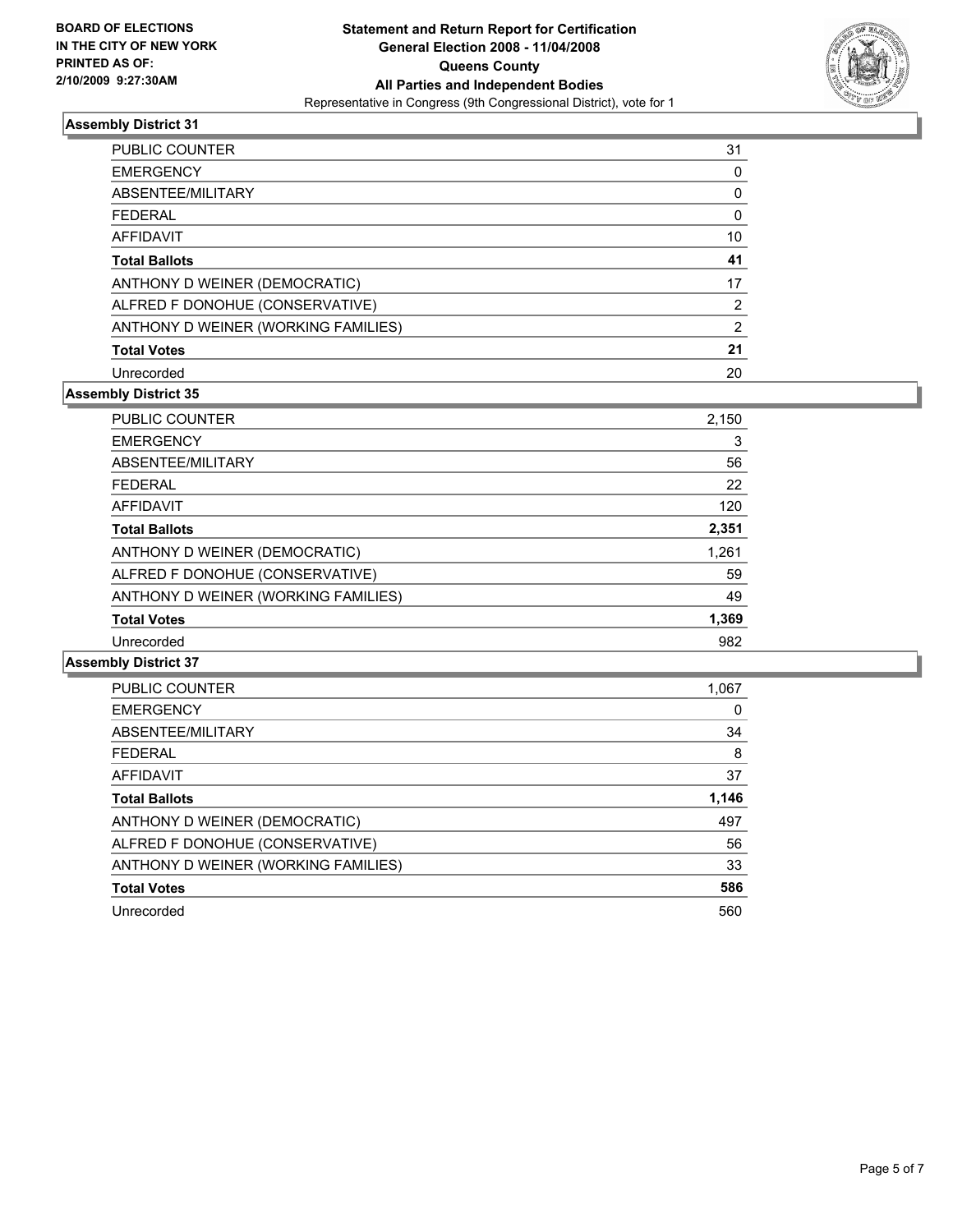

| PUBLIC COUNTER                      | 15,213 |
|-------------------------------------|--------|
| <b>EMERGENCY</b>                    | 119    |
| ABSENTEE/MILITARY                   | 266    |
| <b>FEDERAL</b>                      | 46     |
| AFFIDAVIT                           | 580    |
| <b>Total Ballots</b>                | 16,224 |
| ANTHONY D WEINER (DEMOCRATIC)       | 8,054  |
| ALFRED F DONOHUE (CONSERVATIVE)     | 623    |
| ANTHONY D WEINER (WORKING FAMILIES) | 411    |
| <b>Total Votes</b>                  | 9,088  |
| Unrecorded                          | 7.136  |